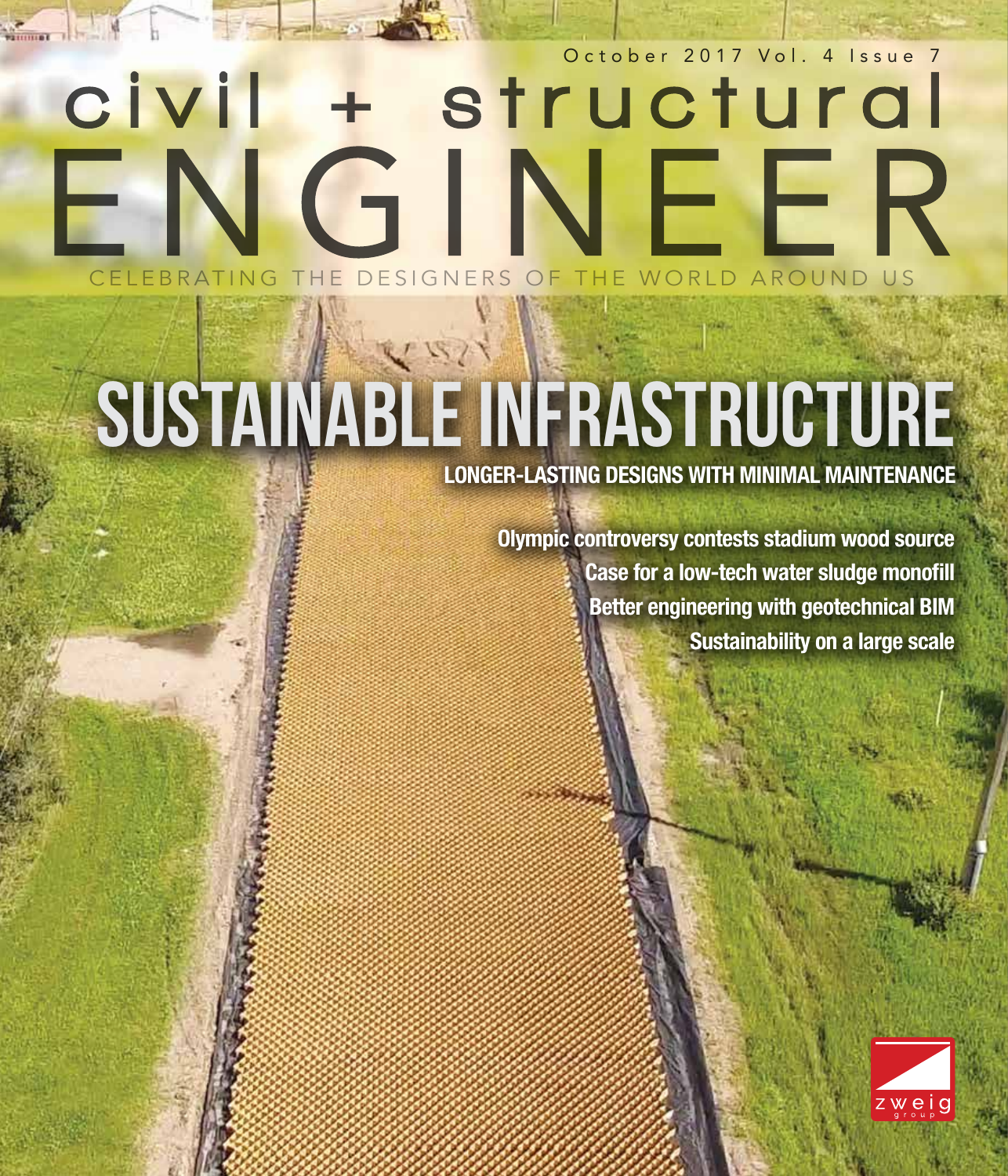

NPA Geocells were used in the Village of Ryley in Central Alberta,<br>Canada, for a municipal paved road project.

48 csengineermag.com october 2017

### **ERPETUAL INFRASTRUCTURE** High-performance geocells can provide cost-effective, sustainable solutions.

**By Sanat Pokharel, Ph.D., P.Eng. M.ASCE**

**THE NEEDS** of our rapidly growing population exert ever-increasing demands that global infrastructure must continuously strive to meet. According to a recent report from McKinsey Global Management Consulting, to keep pace with projected growth, the world must invest a total of \$3.3 trillion annually through 2030. Much of this sum will be "repeat" investments to rehabilitate existing infrastructure that has deteriorated and approaches the end of it's serviceability.

But growth and investment alone won't get us where we need to be. Today, sustainability is a major factor when it comes to construction and one that we cannot ignore as we move forward. Sustainability rests on a "three-pillar base of environment, economy, and society." Reducing  $\text{CO}_2$  emissions and offsetting carbon is crucial, but sustainable infrastructure must also focus on building to last in a cost-effective manner.

Accelerating sustainable growth in the North American construction industry is essential to our economy and prosperity. In 2000, the Asphalt Pavement Alliance introduced the concept of Perpetual Pavements — pavements built to last longer with minimal upkeep. In 2017, it is not just the Perpetual Pavements that are needed but Perpetual Infrastructure. The way to push Perpetual Infrastructure forward is through increased utilization of cutting-edge technologies such as geosynthetics. Geosynthetics are a relatively recent innovation made of polymeric materials that can provide more durable and longer-lasting construction solutions.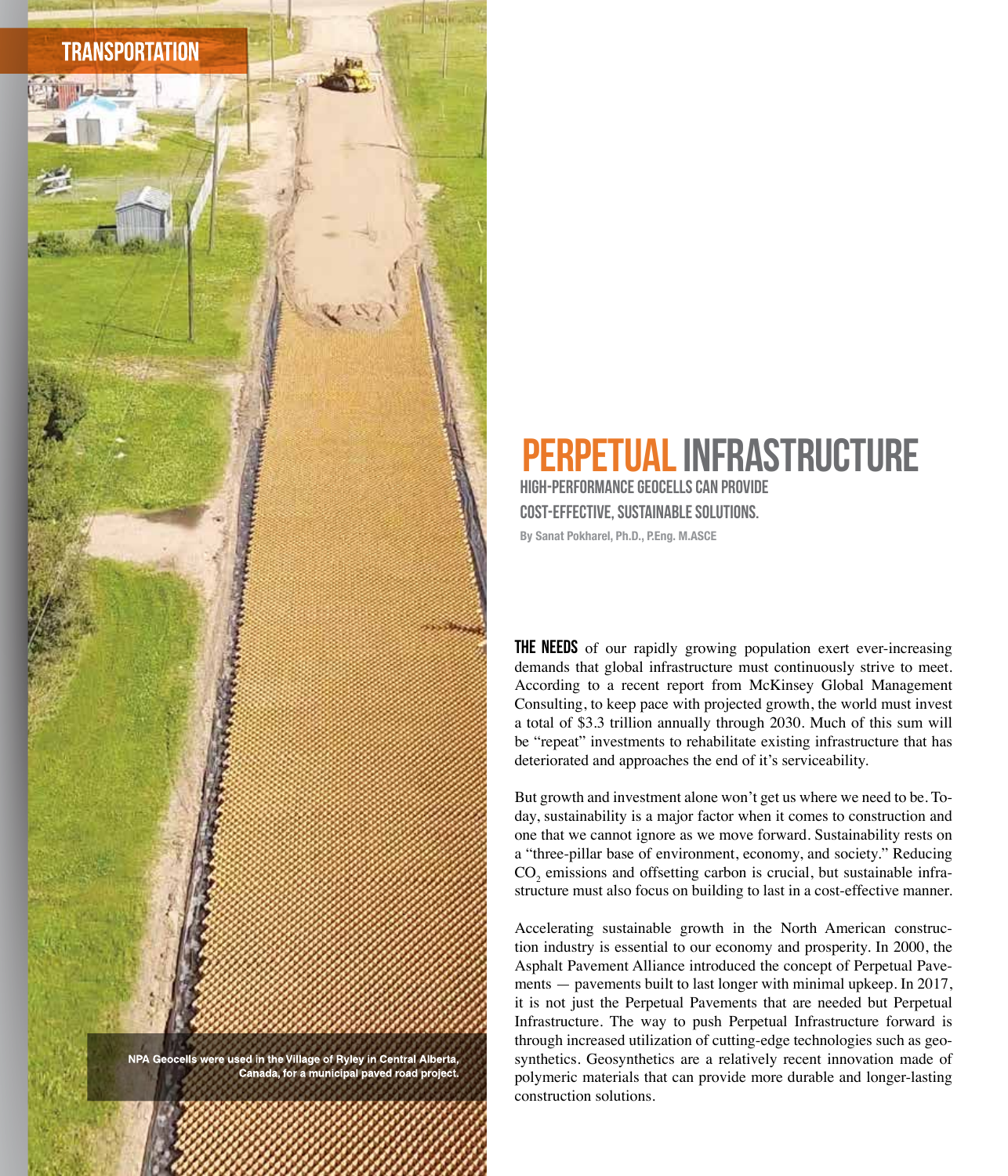

**Access road design for MEG Energy using NPA Geocells eliminated the need for muskeg (peat) removal, dewatering, disposal, and soil replacement, and reduced the need for imported aggregates.**

In the past, sustainability was often costly, and because of this, McKinsey refers to sustainability as a "premium" that could add an additional \$14 trillion to the global infrastructure bill through 2030. While geosynthetics provide compelling solutions for infrastructure, building in a truly cost-effective way can only be achieved through the continuous innovation and development of new and better-performing products.

According to an infrastructure investment report published earlier this year by PricewaterhouseCoopers, to bridge the global infrastructure gap, it will be incumbent on both the industry and governments to devise, sponsor, and champion innovative structures to enable low-cost capital to be better used in meeting the world's infrastructure needs. This is where next-generation geosynthetics come in.

#### **Geosynthetic innovations**

Geosynthetics were first used in 1926 in road construction field tests by the South Carolina Highways Department. During the last few decades there have been leaps and bounds in innovation, giving way to highperformance geotextiles, geogrids, and other geosynthetic products. Within this market, geocells show great promise and are, according to a report from Future Market Insights, increasingly gaining preference among infrastructure developers for sustainable infrastructure development. With a compound annual growth rate of 8.8 percent in revenue, the global geocells market is expected to reach a total of \$2.9 billion by 2025.

Geocells are honeycomb-like structures filled with granular material, which work particularly well on soft subgrades such as beaches due to their ability to confine and increase the modulus of infilled material (soil reinforcement), thereby increasing the bearing capacity of soft soils. Geocells were invented in the 1970s and patented by the U.S. Army Corps of Engineers (USACE) to provide an engineering solution for beachhead landings in military campaigns.

After the Gulf War in Kuwait (1990-1991), the USACE began to license the geocell-cellular confinement technology for civilian use. The Corps required a quickly deployable solution that was relatively light and flexible during installation. Long-term design strength was of less concern since the structures were built for relatively short-term use and the geocells were fabricated from high-density polyethylene (HDPE).

Public-sector civil engineers began to adopt HDPE geocells and apply them to temporary access roads, grade-change applications, and for erosion control. However, the public-sector civil engineering community was hesitant to embrace the geocell technology for paved road construction, as HDPE is susceptible to deformation (polymeric creep) and there was no design methodology to apply the technology within accepted road construction requirements (such as ASHTO 1993 or the MEPDG).